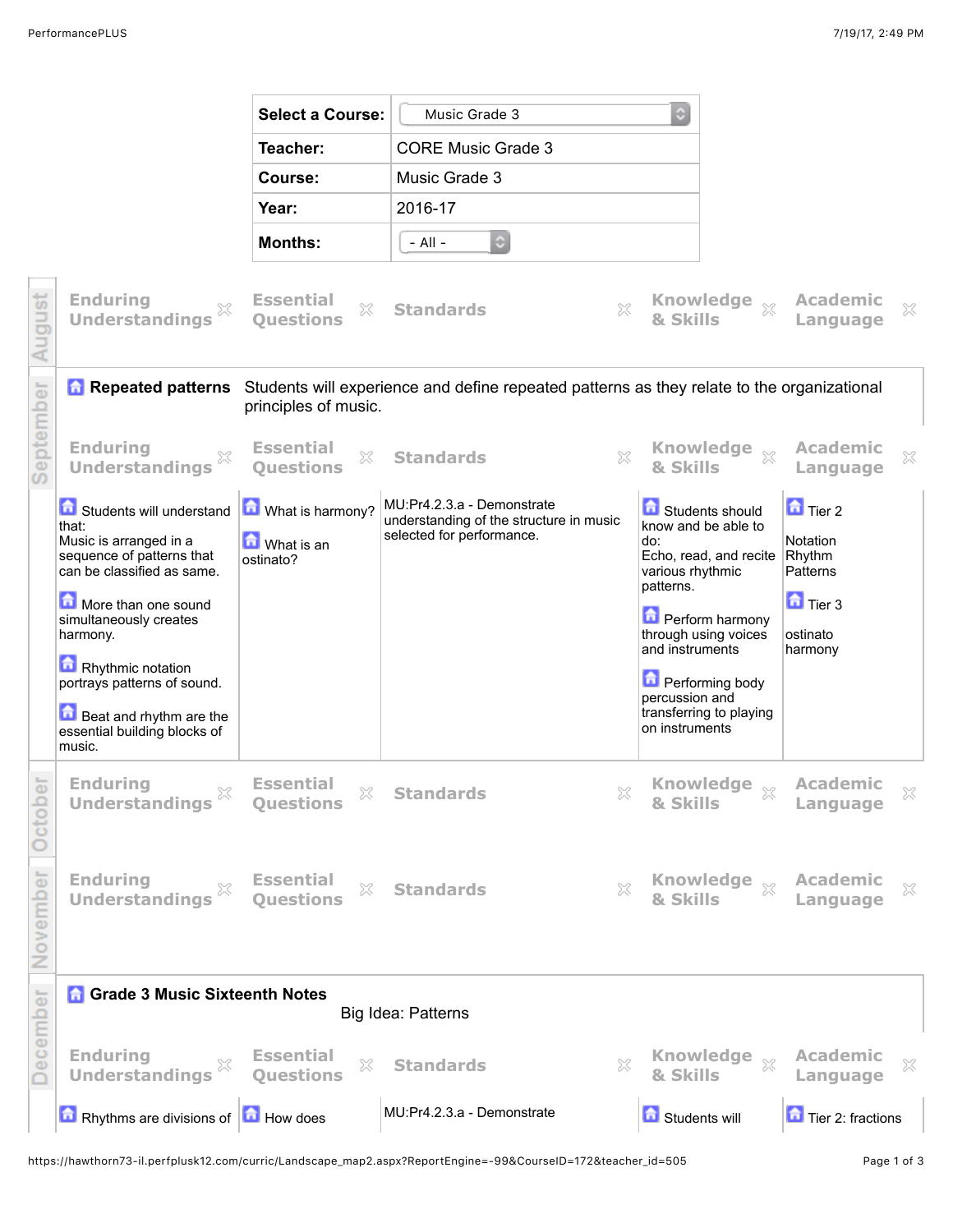|          | the beat.<br>Students will connect to<br>mathematics by<br>understanding the<br>mathematical relationships<br>and fractions in this rhythm. | understanding the<br>structure and contest<br>of musical work<br>inform performance? | understanding of the structure in music<br>selected for performance.<br>MU:Pr4.2.3.b - When analyzing selected<br>music, read and perform rhythmic<br>patterns and melodic phrases using<br>iconic and standard notation.<br>MU:Pr5.1.3.a - Apply teacher-provided<br>and collaboratively-developed criteria<br>and feedback to evaluate accuracy of<br>ensemble performances.<br>MU:Pr5.1.3.b - Rehearse to refine<br>technical accuracy, expressive qualities,<br>and identified performance challenges.<br>MU:Re7.2.3.a - Demonstrate and | expereince this<br>rhythm through<br>listening.<br>Students will be<br>able to identify this<br>rhythm.<br><b>A</b> Students will<br>perform this rhythms<br>in a variety of<br>mediums. | Tier 3: ti-ka-ti-ka<br>sixteenth<br>notes              |
|----------|---------------------------------------------------------------------------------------------------------------------------------------------|--------------------------------------------------------------------------------------|----------------------------------------------------------------------------------------------------------------------------------------------------------------------------------------------------------------------------------------------------------------------------------------------------------------------------------------------------------------------------------------------------------------------------------------------------------------------------------------------------------------------------------------------|------------------------------------------------------------------------------------------------------------------------------------------------------------------------------------------|--------------------------------------------------------|
|          |                                                                                                                                             |                                                                                      | describe how a response to music can<br>be informed by the structure, the use of<br>the elements of music, and context (such<br>as personal and social).                                                                                                                                                                                                                                                                                                                                                                                     |                                                                                                                                                                                          |                                                        |
| January  | <b>Enduring</b><br>X<br><b>Understandings</b>                                                                                               | <b>Essential</b><br>X<br><b>Ouestions</b>                                            | X<br><b>Standards</b>                                                                                                                                                                                                                                                                                                                                                                                                                                                                                                                        | Knowledge xx<br>& Skills                                                                                                                                                                 | <b>Academic</b><br>$\mathbb{X}$<br>Language            |
| February | <b>Enduring</b><br>X<br><b>Understandings</b>                                                                                               | <b>Essential</b><br>X<br><b>Ouestions</b>                                            | X<br><b>Standards</b>                                                                                                                                                                                                                                                                                                                                                                                                                                                                                                                        | Knowledge xx<br>& Skills                                                                                                                                                                 | <b>Academic</b><br>×<br>Language                       |
|          |                                                                                                                                             |                                                                                      | <b>a</b> Rondo In this unit, students will understand what it means to create original compositions while using rondo                                                                                                                                                                                                                                                                                                                                                                                                                        |                                                                                                                                                                                          |                                                        |
|          |                                                                                                                                             | (ABACA) form to express contrast in music.                                           |                                                                                                                                                                                                                                                                                                                                                                                                                                                                                                                                              |                                                                                                                                                                                          |                                                        |
| March    | <b>Enduring</b><br>X<br><b>Understandings</b>                                                                                               | <b>Essential</b><br>X<br><b>Ouestions</b>                                            | ×<br><b>Standards</b>                                                                                                                                                                                                                                                                                                                                                                                                                                                                                                                        | <b>Knowledge</b><br>$\chi$<br>& Skills                                                                                                                                                   | <b>Academic</b><br>$\mathbb{X}$<br>Language            |
|          | Students will understand<br>that:<br>Rondo form alternates<br>between a principle recurring piece create its order<br>theme and contrasting | 亩<br>How does the<br>structure of a musical<br>and clarity?                          | MU:Cr3.2.3.a - Present the final version<br>of personal created music to others, and<br>describe connection to expressive intent.                                                                                                                                                                                                                                                                                                                                                                                                            | Students should<br>know and be able to<br>do:<br>Rondo form is<br>ABACA.                                                                                                                 | $\Box$ Tier 2<br>Organization<br>Performance<br>Create |
|          | sections.                                                                                                                                   |                                                                                      |                                                                                                                                                                                                                                                                                                                                                                                                                                                                                                                                              | Create a rondo<br>and demonstrate<br>through group<br>performance.                                                                                                                       | $\Box$ Tier 3<br>Rondo form                            |
|          | <b>Enduring</b><br>X<br><b>Understandings</b>                                                                                               | <b>Essential</b><br>X<br><b>Questions</b>                                            | $\gtrapprox$<br><b>Standards</b>                                                                                                                                                                                                                                                                                                                                                                                                                                                                                                             | Knowledge xx<br>& Skills                                                                                                                                                                 | <b>Academic</b><br>×<br>Language                       |
| May      | <b>Enduring</b><br>X<br><b>Understandings</b>                                                                                               | <b>Essential</b><br>X<br><b>Questions</b>                                            | X<br><b>Standards</b>                                                                                                                                                                                                                                                                                                                                                                                                                                                                                                                        | Knowledge xx<br>& Skills                                                                                                                                                                 | <b>Academic</b><br>×<br>Language                       |
| June     | <b>Enduring</b><br>X<br><b>Understandings</b>                                                                                               | <b>Essential</b><br>X<br><b>Questions</b>                                            | X<br><b>Standards</b>                                                                                                                                                                                                                                                                                                                                                                                                                                                                                                                        | Knowledge xx<br>& Skills                                                                                                                                                                 | <b>Academic</b><br>×<br>Language                       |